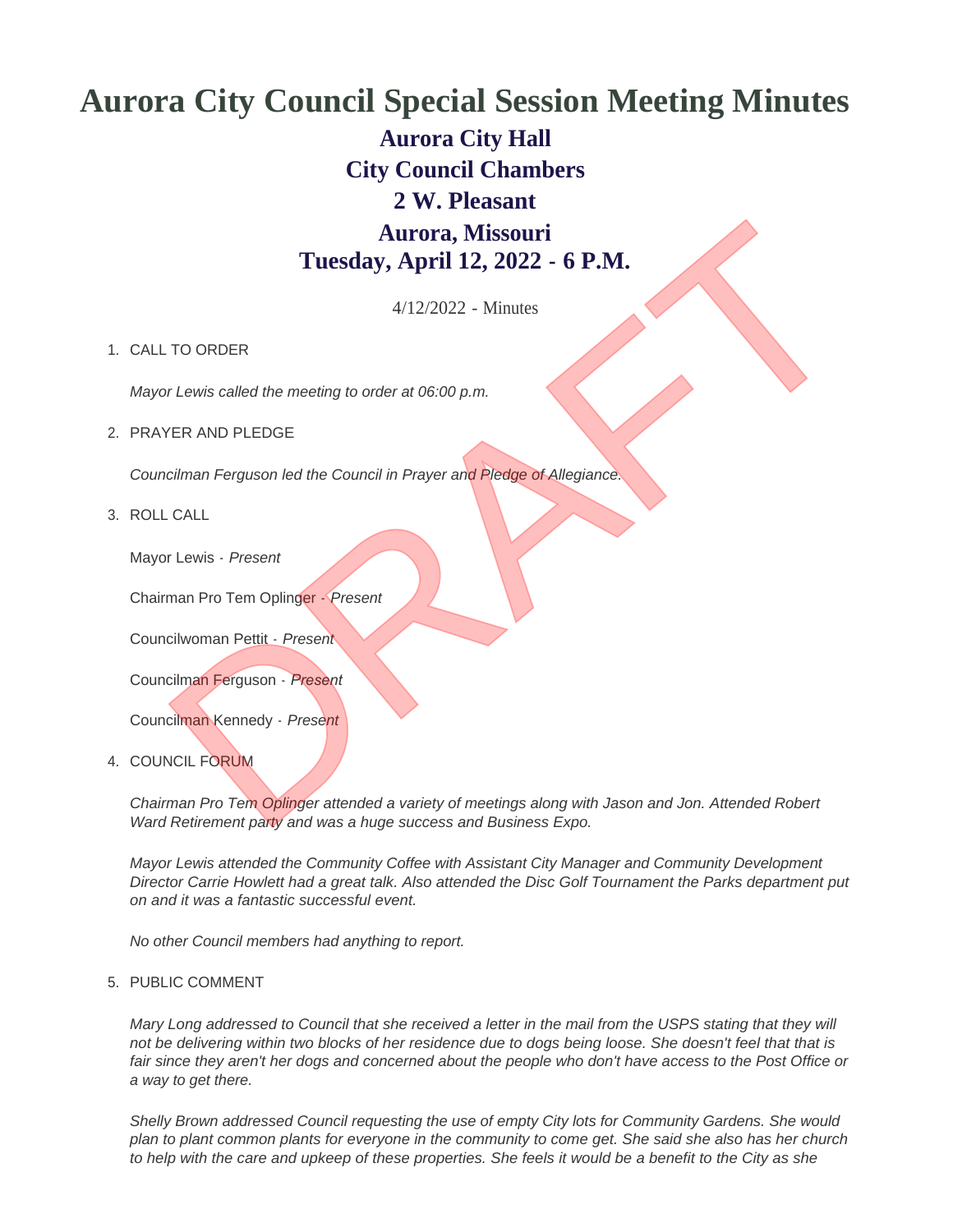*would tend to these empty lots so that the City doesn't have to.*

6. CONSENT AGENDA

*Chairman Pro Tem Oplinger made a motion to approve the Consent Agenda. Councilman Ferguson seconded the motion. Motion Passed with the votes documented as follows:*

*Mayor Lewis-Aye*

*Chairman Pro Tem Oplinger - Aye*

*Councilwoman Pettit - Aye*

*Councilman Ferguson - Aye*

*Councilman Kennedy - Aye*

6.I. Approval Of Minutes - City Council/Park Board Joint - Work Session March 17, 2022 r Lewis-Aye<br>
man Pro Term Oplinger - Aye<br>
Icilman Kennody - Aye<br>
Icilman Kennody - Aye<br>
Icilman Kennody - Aye<br>
Icilman Kennody - Aye<br>
Icilman Kennody - Aye<br>
See Consent Agenda<br>
Approval Of Minutes-City Council Negular Sess

*See Consent Agenda*

6.II. Approval Of Minutes-City Council Regular Session March 22, 2022

*See Consent Agenda*

6.III. Approval Of Minutes-City Council Work Session March 31, 2022

*See Consent Agenda*

6.IV. Approval Of Minutes-City Council Work Session April 5, 2022

*See Consent Agenda*

6.V. March/April Appropriations 2022

*See Consent Agenda*

- 7. NEW BUSINESS
	- First Reading Of Ordinance 2022-3252 Declaring Election Results Of General Municipal Election 7.I.

*Councilman Ferguson made a motion to approve the First Reading of Ordinance 2022-3252 Declaring the General Election Results. Councilman Kennedy seconded the motion. Motion passed with the votes documented as follows:*

Mayor Lewis - *Aye*

Chairman Pro Tem Oplinger - *Aye*

Councilwoman Pettit - *Aye*

Councilman Ferguson - *Aye*

Councilman Kennedy - *Aye*